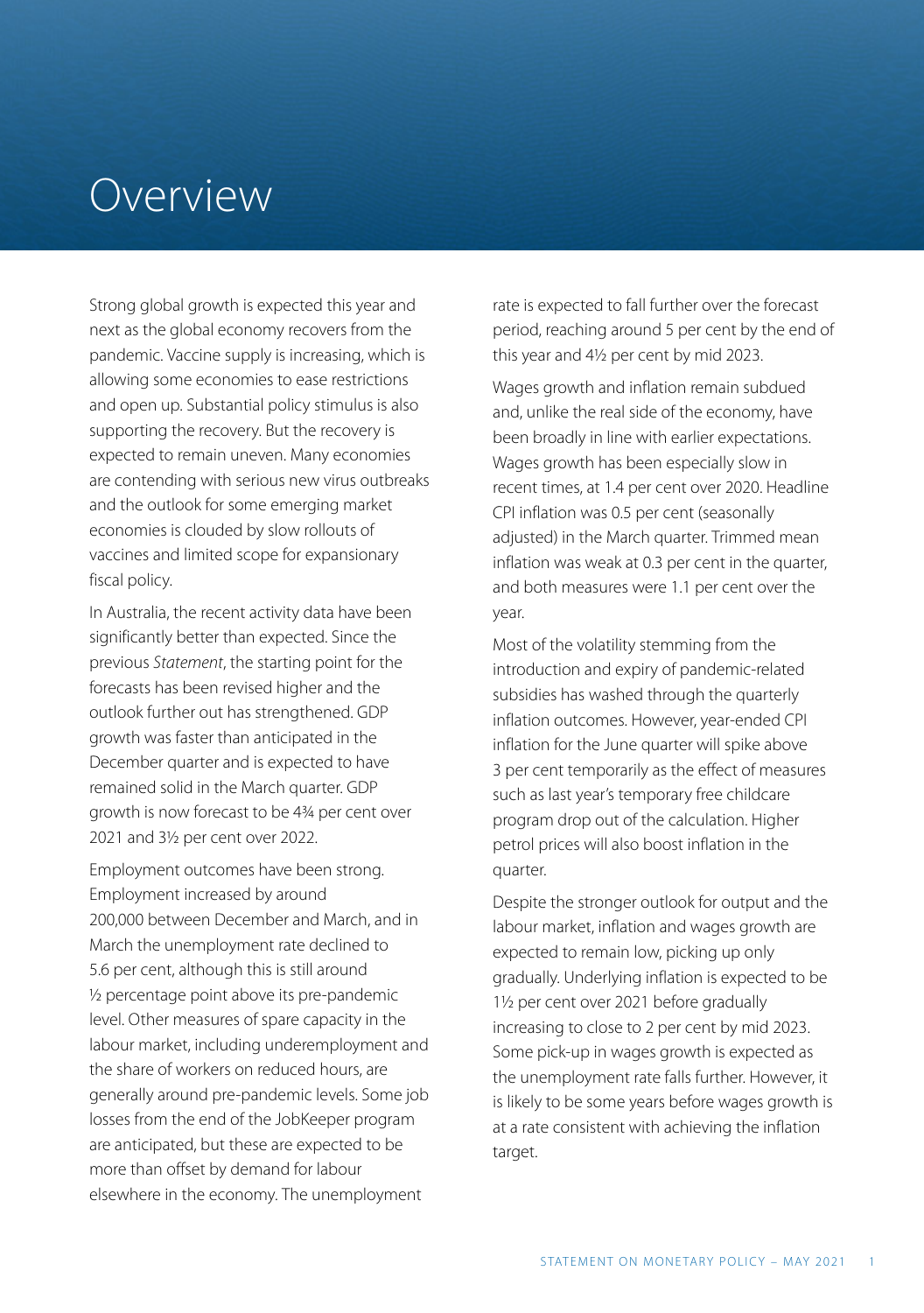The JobKeeper program and various social assistance measures played an important role in boosting household incomes over the past year. While these programs have largely expired, strong growth in employment has broadly cushioned the effect of the winding down of these programs on household income. Consumption spending has therefore rebounded rapidly as restrictions have eased, and is expected to continue expanding strongly over the next few years.

How far households might draw on their strengthened balance sheets to support their spending represents an important source of uncertainty around the outlook for consumption. This source of uncertainty forms the basis for the 3 forecast scenarios presented in the 'Economic Outlook' chapter. Household wealth has increased strongly of late, mostly because housing prices have risen, but also because households accumulated an unusually large amount of additional savings out of income over 2020. If the spending response to increased wealth is stronger than usual, a stronger economic path than the one envisaged in the baseline forecasts would eventuate. Conditions supporting a faster pick-up in consumption would also support stronger private investment. In this upside scenario, the unemployment rate declines and wages growth rises at a faster pace than in the baseline scenario. Inflation picks up to around 2¼ per cent by the middle of 2023 and remains on an upward trajectory at that point.

Conversely, a weaker path could instead eventuate if higher wealth stimulates spending by less than historical experience implies; households could instead continue to strengthen their balance sheets, by purchasing assets or paying down debt. In this downside scenario, subdued consumption and private investment result in the unemployment rate remaining a little above pre-pandemic levels.

Underlying inflation remains broadly steady, and is still around 1½ per cent by mid 2023.

Globally, there has been a swift recovery in international trade as people switched their spending away from services and towards goods. This has been positive for exportoriented economies including China and some economies in east Asia. It has also boosted demand for many commodities and other inputs to production of final goods, such as semiconductors. Oil prices have reversed the falls of last year. The price of iron ore has increased to be close to its historical peak a decade ago, reflecting strong demand from Chinese steel producers. Australia's terms of trade have increased and are expected to remain high at least until the end of this year, supporting national income.

These shifts in demand, as well as disruptions to production from the pandemic, have resulted in some bottlenecks and cost pressures through supply chains, both globally and in Australia. Some of these are taking time to resolve and firms are reportedly becoming more willing to pass on cost pressures to their output prices. Historical experience suggests that if supply problems are resolved reasonably promptly, pricing pressures will remain transitory; it remains to be seen if this will be the case in the current situation. An offsetting influence on inflation outcomes is the subdued demand conditions in many services industries. More broadly, the current significant spare capacity in the labour market in many economies is likely to take a while to be absorbed. This is likely to weigh on underlying inflation pressures globally.

The major central banks have all maintained highly accommodative monetary policy settings, and reiterated their commitments to keep policy accommodative until sustained progress has been made on employment and inflation. Sovereign bond yields increased earlier in the year in response to the improvement in the economic outlook and an increase in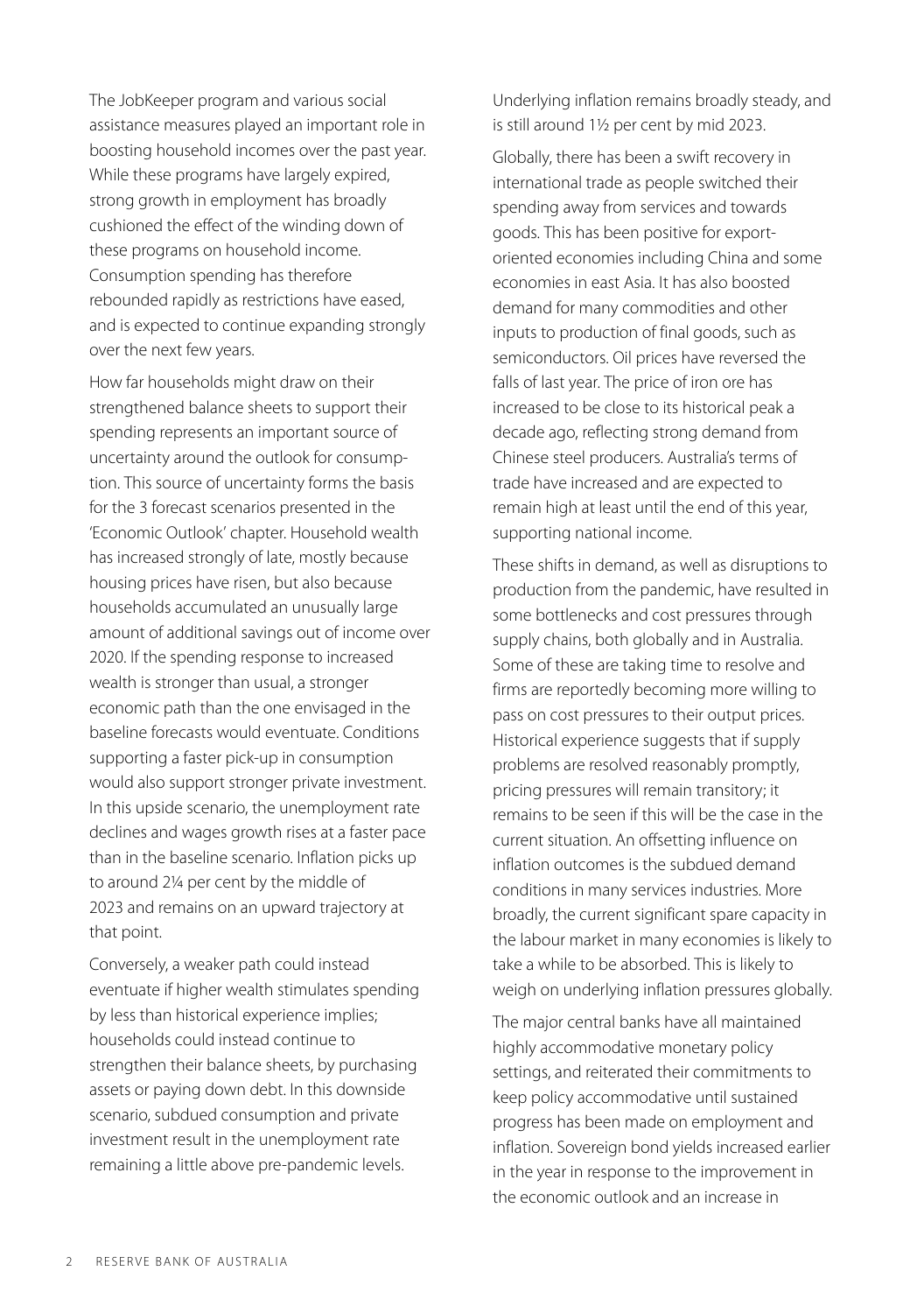inflation expectations, which are now more in line with central banks' targets. Even so, financial conditions remain accommodative. Corporate bond spreads remain narrow and equity prices have risen further.

Fiscal policy has played an important role during the pandemic, although the size and composition of this support has varied across economies. The US authorities legislated a large fiscal stimulus in March, and further measures are also likely to be approved later in the year. Several other countries have also announced additional fiscal stimulus in recent months, including to bolster the recovery phase.

In Australia, fiscal policy has supported incomes and encouraged specific categories of spending. Machinery & equipment investment has been responsive to tax incentives and has begun to recover sooner than earlier expected. More generally, strong surveyed business conditions, high commodity prices, low interest rates and tax incentives should all help create the conditions for business investment to recover, after it fell last year to its lowest share of GDP for decades. Business credit has started to increase a little recently, following a period of weakness while lines of credit drawn down earlier in the pandemic were repaid.

Dwelling investment has also been boosted – and possibly brought forward – by accommodative monetary policy and fiscal support, including the HomeBuilder subsidy and various state government programs. The HomeBuilder subsidy closed to new applications at the end of March. The deadline to commence construction was recently extended, however, so activity will remain high over 2021. The strong demand induced by these subsidies has led to cost pressures and some delays to construction timelines. This has pushed base prices for newly constructed detached homes higher, but the effect on measured inflation has been offset by the treatment of government construction grants.

Strong demand is also a feature of the established housing market, consistent with the low level of interest rates, government support programs and the positive outlook for employment. Housing prices are rising in all major markets. Prices in Sydney and Melbourne have now surpassed their earlier peaks, following a period where they lagged the recovery in the smaller cities and regional areas. Price increases have been strongest for detached houses and higher-priced properties. Housing turnover has increased, and many properties are on the market for only a short time before being sold.

In this environment of strong demand for housing, rising prices and low interest rates, it is important that lending standards are maintained. The Bank will be monitoring trends in borrowing closely. Housing credit growth has picked up, with strong demand from owneroccupiers, especially first-home buyers. Investor credit has also been growing, but at a slower pace than credit to owner-occupiers; conditions in rental markets have been quite uneven, which has been weighing on investor demand for properties in some markets. While rents have increased strongly in some parts of the country, vacancy rates remain high in Sydney and are rising sharply in Melbourne. Both markets have been affected by lower inward migration.

The closure of Australia's international border and the related abrupt decline in inward migration has reduced growth in some areas of domestic activity, especially the tourism and education sectors. It has also constrained labour supply in a few sectors where temporary migrants have typically been a relatively large share of the workforce, such as hospitality. While these effects are important in some areas, they are as yet fairly small for the overall economy. The longer border restrictions remain in place, though, the more likely that localised labour shortages could translate into some wage pressures as the economy continues to strengthen.